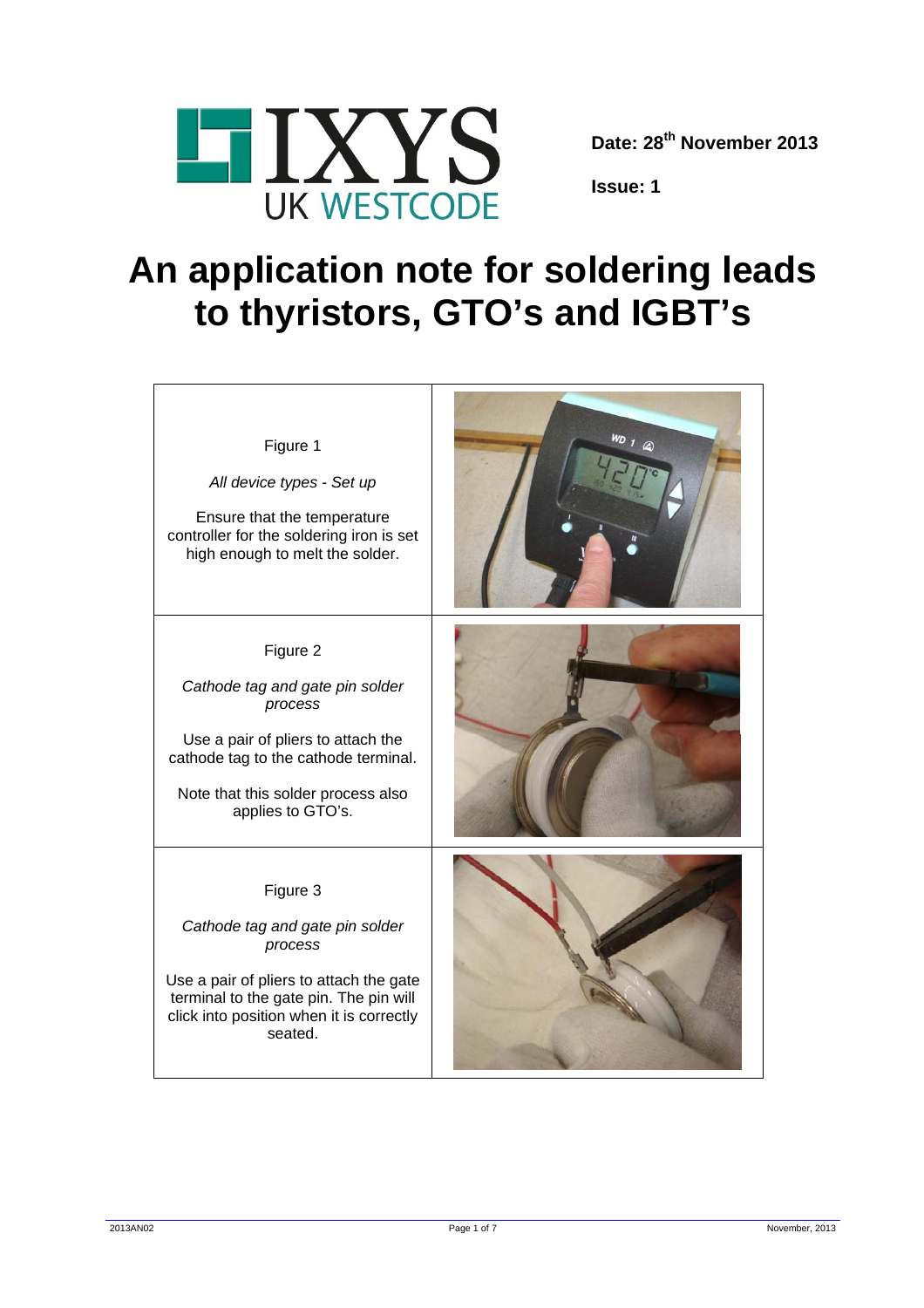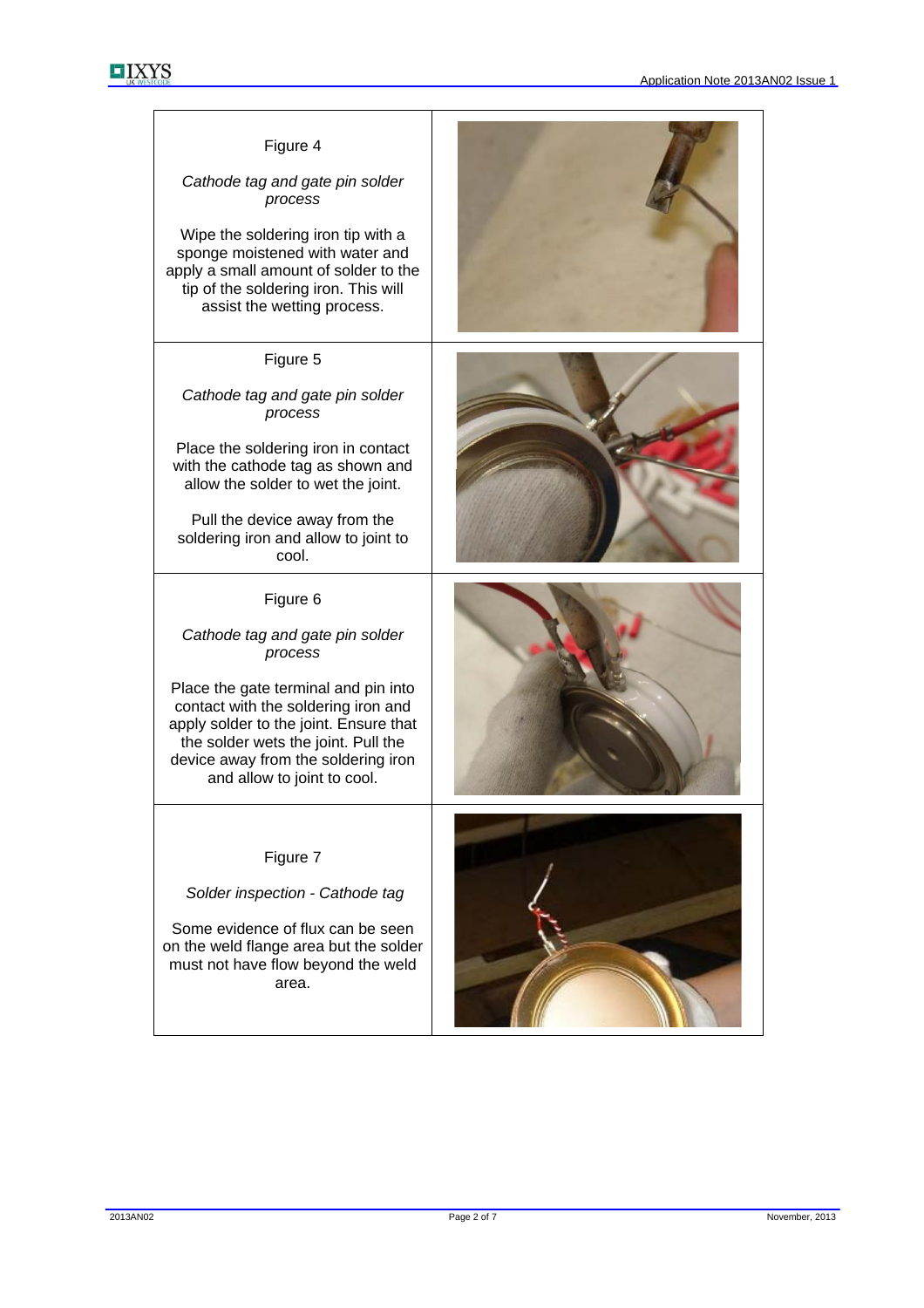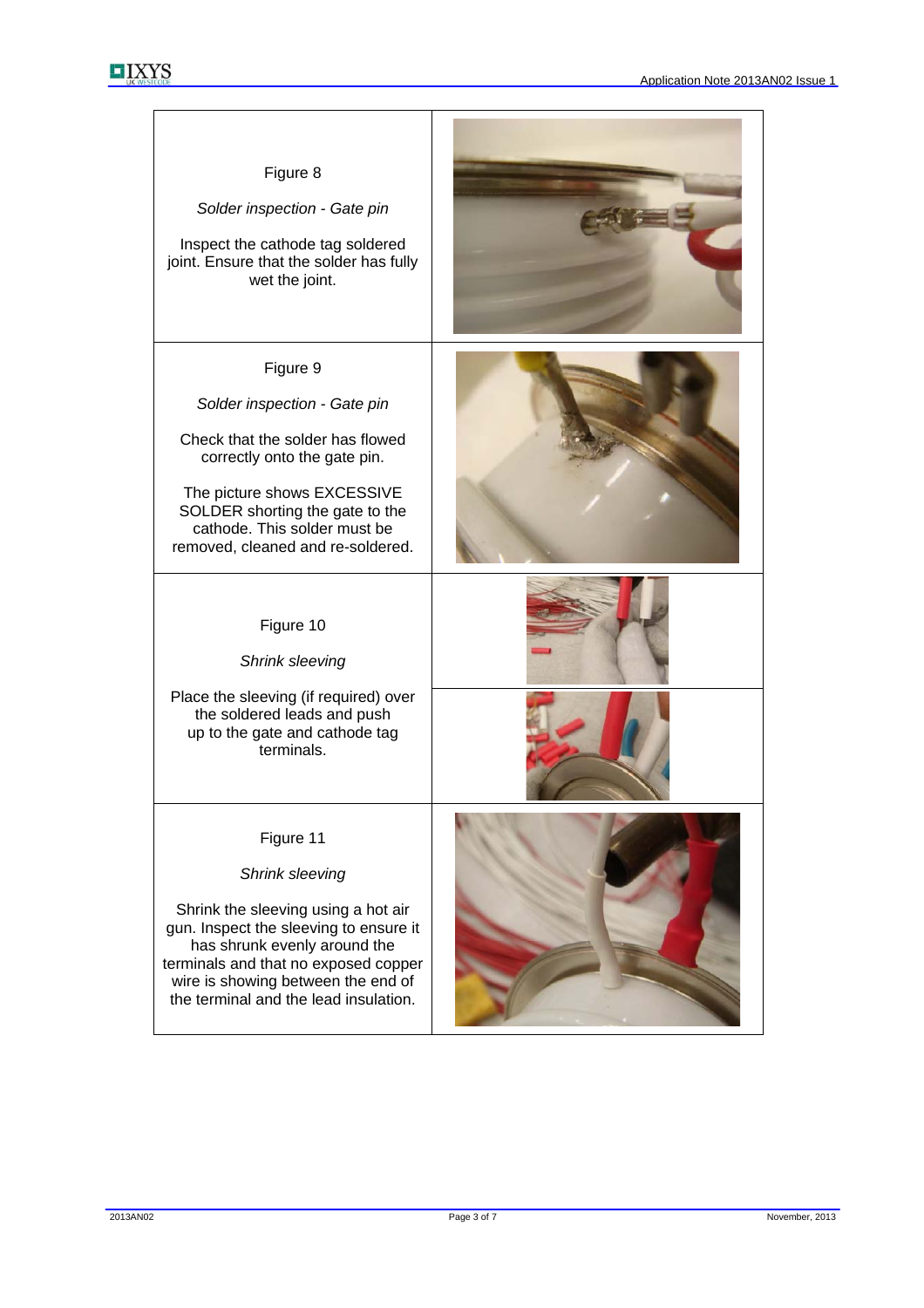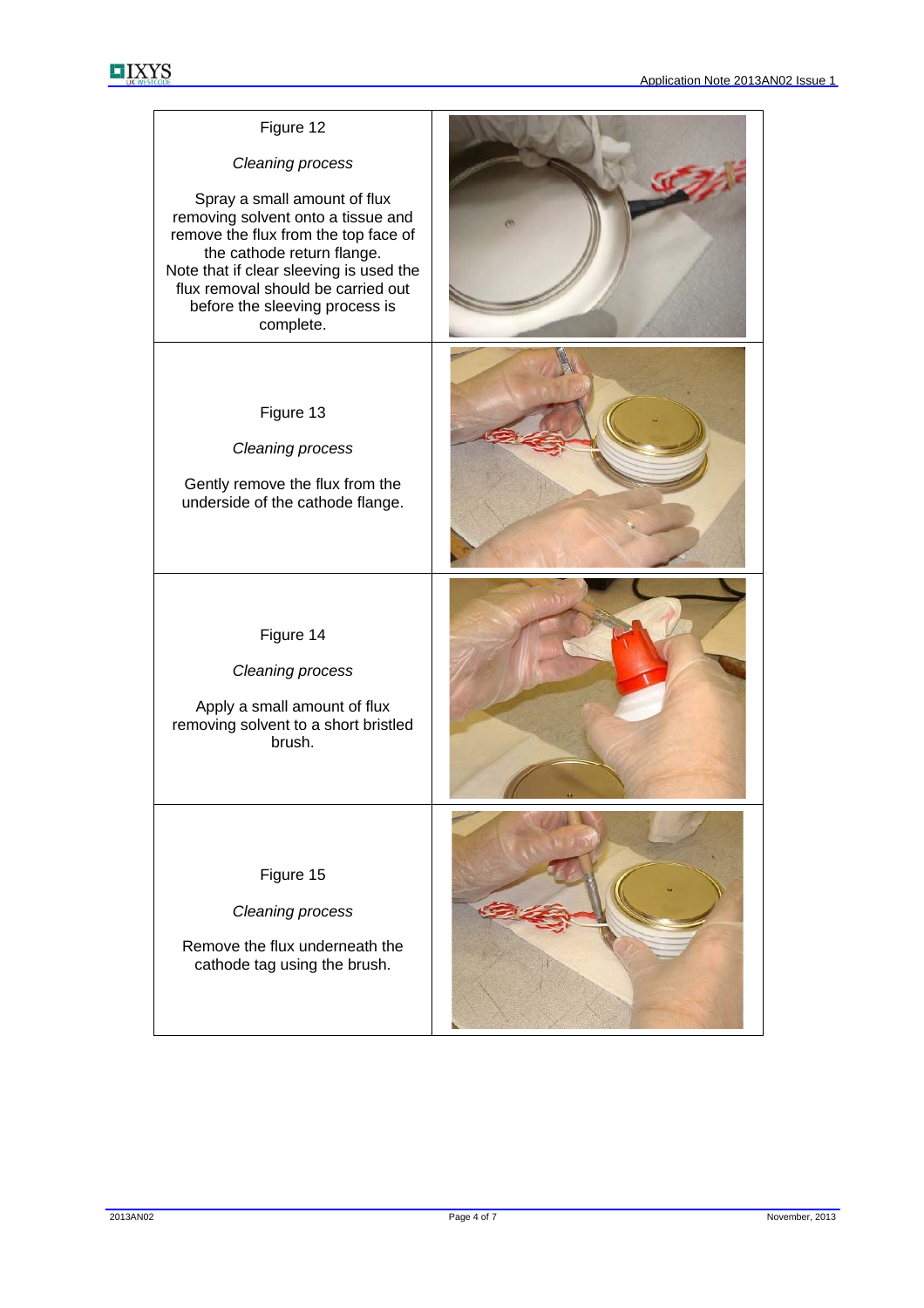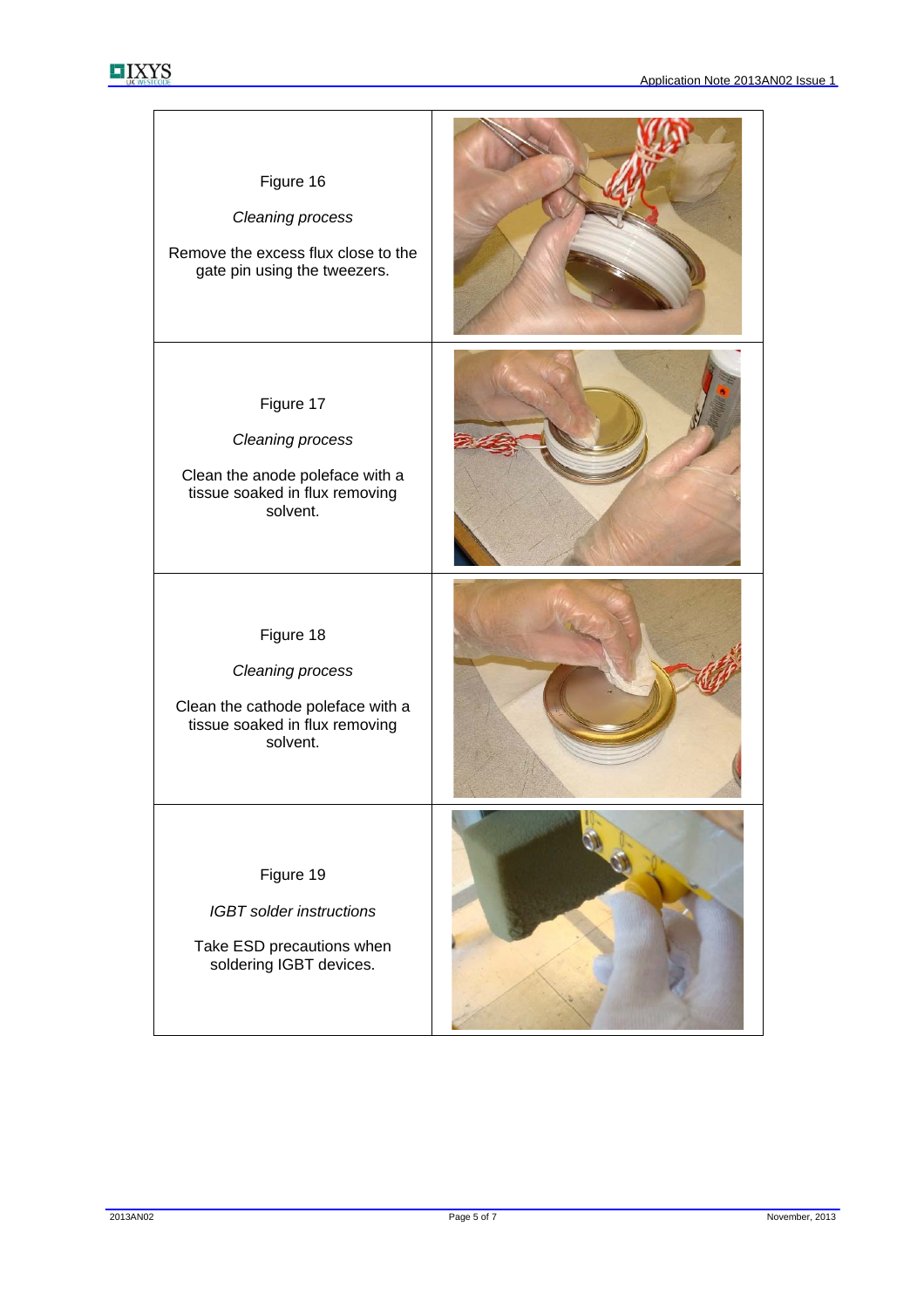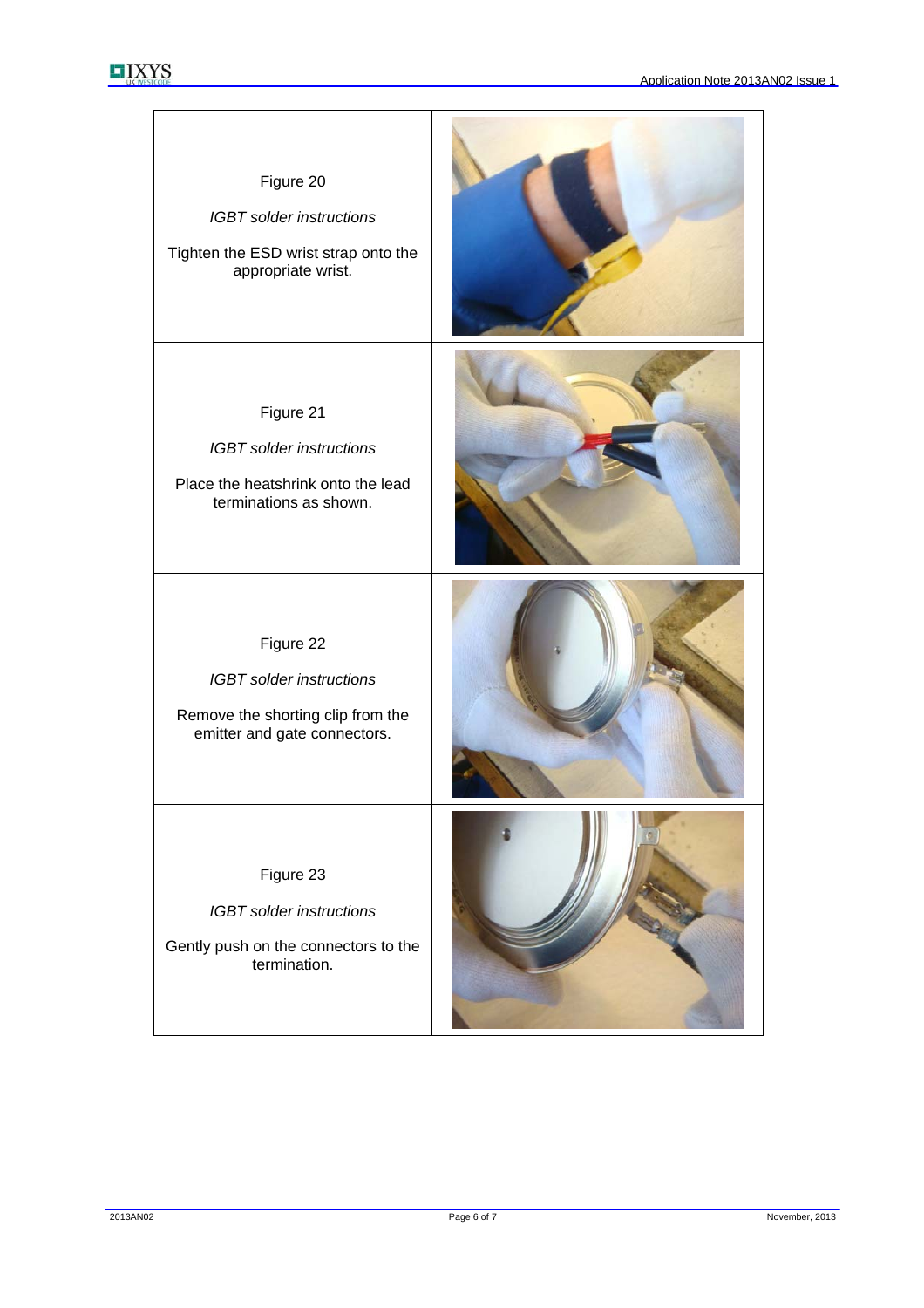

## **IXYS Semiconductor GmbH**  Edisonstraße 15 D-68623 Lampertheim Tel: +49 6206 503-0 Fax: +49 6206 503-627 E-mail: marcom@ixys.de

**IXYS Corporation**  1590 Buckeye Drive Milpitas CA 95035-7418 USA Tel: +1 (408) 457 9000 Fax: +1 (408) 496 0670 E-mail: sales@ixys.net

**UK WESTCODE** 

www.ixysuk.com

www.ixys.com

The information contained herein is protected by Copyright. And may not be used, copied, stored or disclosed except with the written permission of and in the manner permitted by the proprietors IXYS UK Westcode Ltd.

In the interest of product improvement, IXYS UK Westcode reserves the right to change specifications or application notes at any time without prior notice.

**IXYS UK Westcode Ltd**  Langley Park Way, Langley Park, Chippenham, Wiltshire, SN15 1GE. Tel: +44 (0) 1249 444524 Fax: +44 (0) 1249 659448 E-mail: sales@ixysuk,com

**IXYS Long Beach**  2500 Mira Mar Avenue Long Beach CA 90815 USA Tel: +1 (562) 296 6584 Fax: +1 (562) 296 6585 E-mail: service@ixyslongbeach.com

© IXYS UK Westcode Ltd.